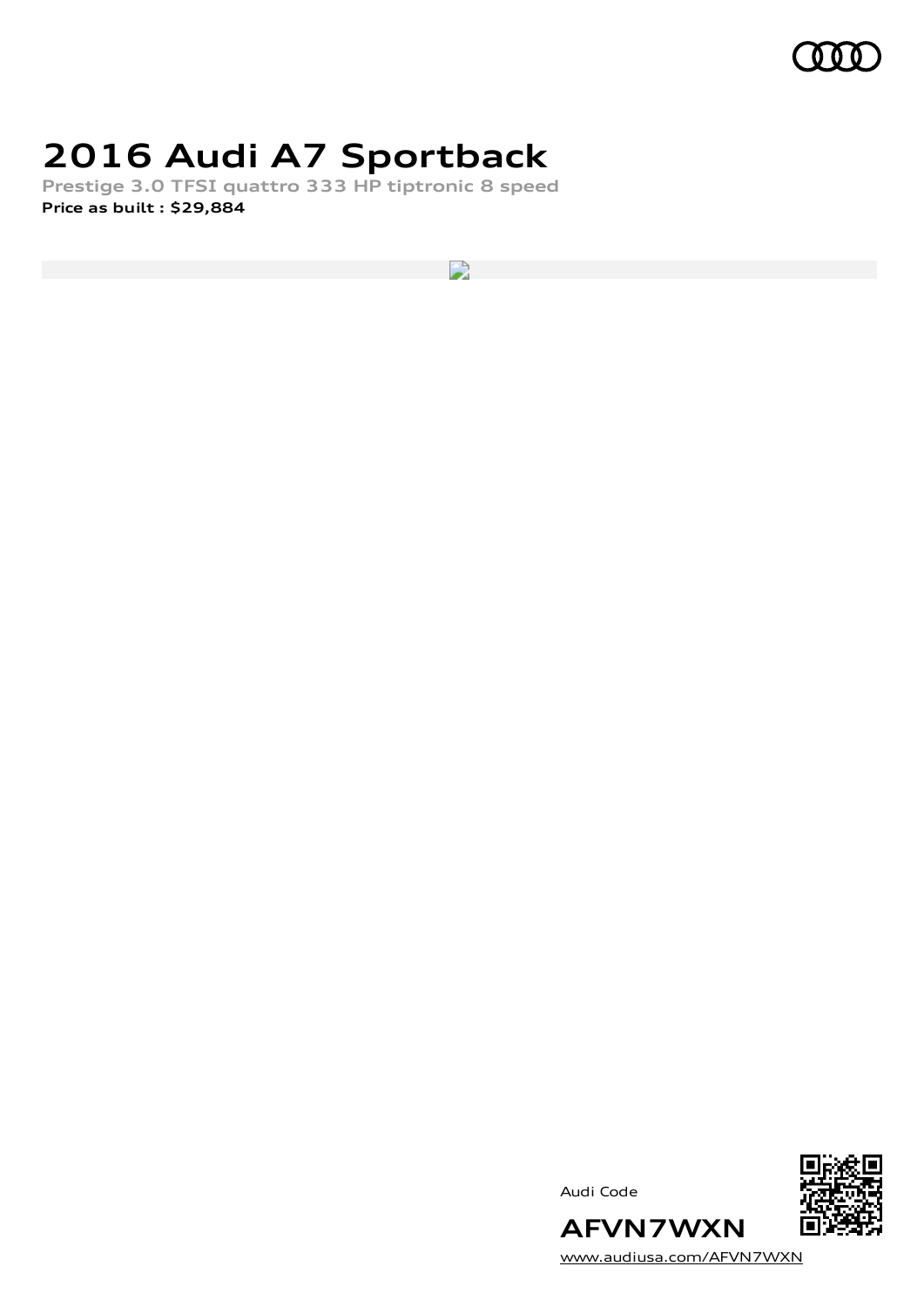## **Summary**

### **Audi 2016 Audi A7 Sportback**

Prestige 3.0 TFSI quattro 333 HP tiptronic 8 speed

**Price as buil[t](#page-10-0)** \$29,884

#### **Exterior colour**

Florett Silver metallic

## $\overline{\phantom{a}}$

### **Further Information**

|                 | N٥           |
|-----------------|--------------|
| Mileage         | 96,131 miles |
| Type of vehicle | Used car     |

#### **Interior colour**

| Seats     | black        |
|-----------|--------------|
| Dashboard | black        |
| Carpet    | black        |
| Headliner | lunar silver |

### **Technical Specifications**

| Engine type                  | Six-cylinder                                  |
|------------------------------|-----------------------------------------------|
| stroke                       | Displacement/Bore and 2,995/84.5 x 89.0 cc/mm |
| Max. output                  | 245 (333)/5300-6500 HP                        |
| Torque                       | 325 @ 2,900 - 5,300 lb-ft@rpm                 |
| Top track speed              | 130 mph mph                                   |
| Acceleration (0 - 60<br>mph) | 5.2 sec. seconds                              |
| Recommended fuel             | Premium                                       |

**Audi Code** AFVN7WXN

**Warranty**

**Your configuration on www.audiusa.com** [www.audiusa.com/AFVN7WXN](https://www.audiusa.com/AFVN7WXN)

**Commission number** b18088a20a0e09af5ee7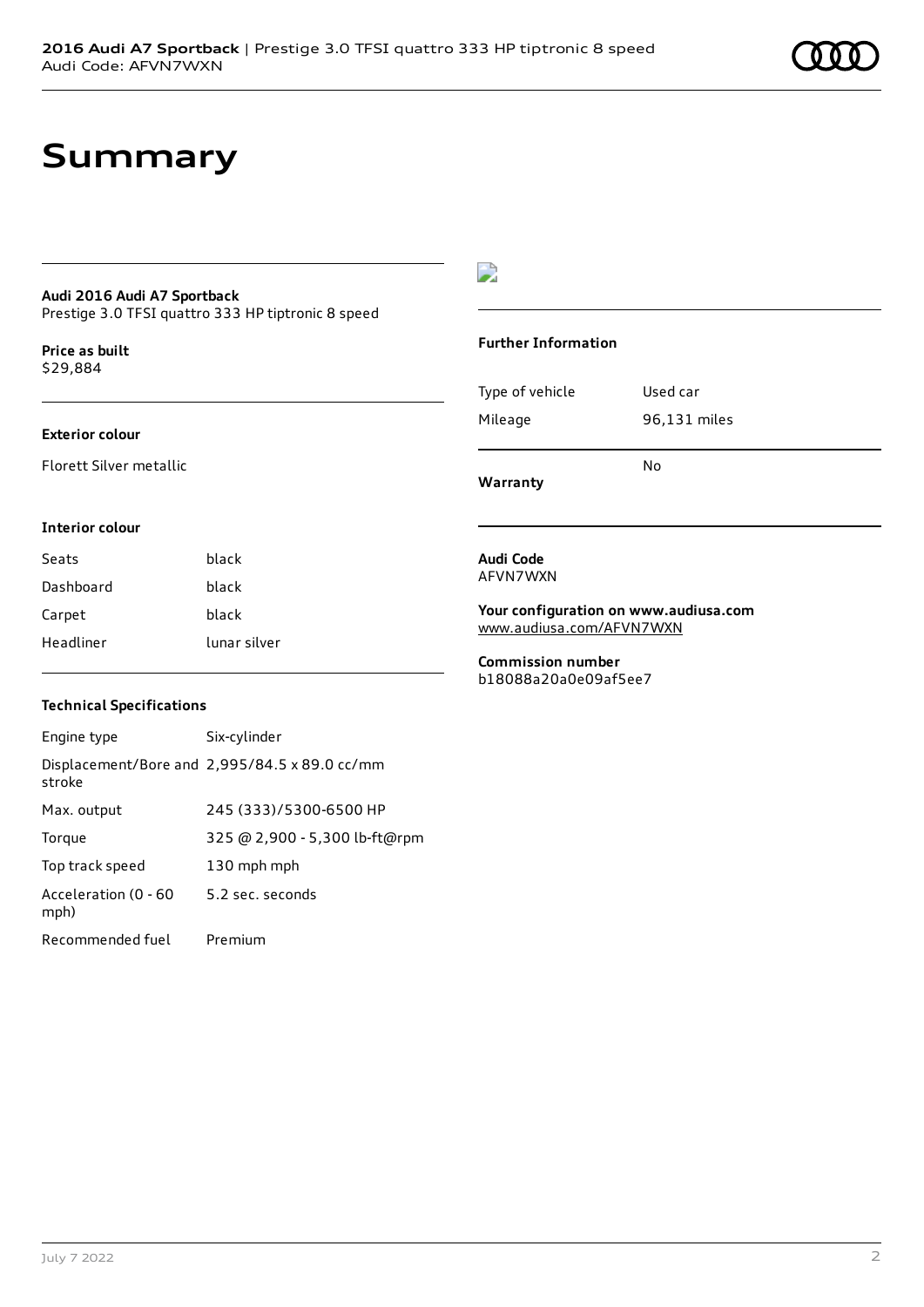# **Equipment**

Florett Silver metallic

Sport suspension

19" 255/40 all-season tires

19" 7-double-spoke design wheels (Galvano Silver finish) with 255/40 all-season tires

Ambient LED interior lighting

Ventilated front seats

Head-up display

BOSE Surround Sound System







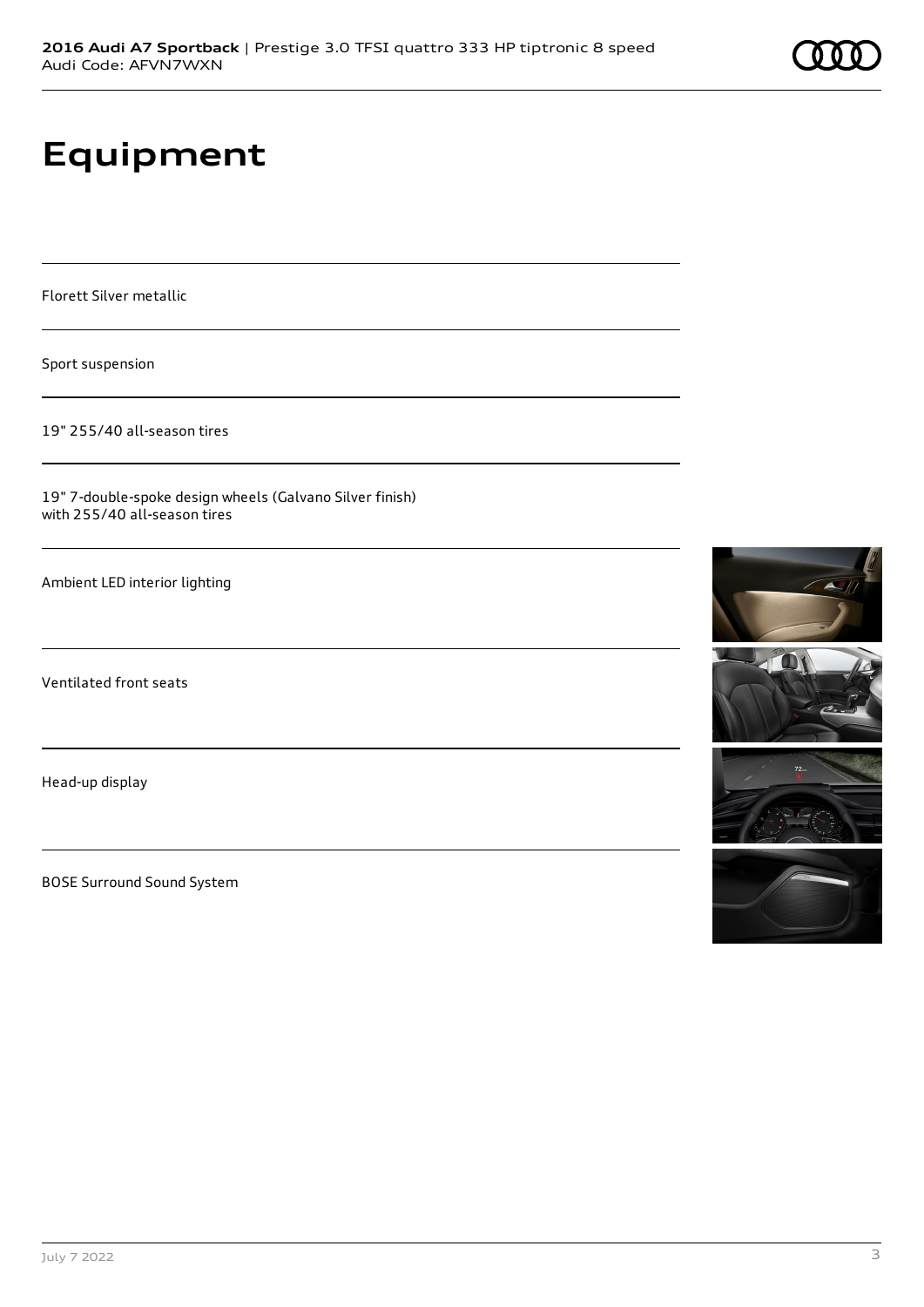## **Standard features**

## **Safety and Security**

| 4UH | Driver and front-passenger advanced airbags<br>and knee airbags                   |
|-----|-----------------------------------------------------------------------------------|
| 1AS | Electronic stabilisation program ESP                                              |
| UH1 | Electromechanical parking brake                                                   |
| 8T1 | Cruise control with coast, resume and<br>accelerate features                      |
| VC2 | Garage door opener (HomeLink®)                                                    |
| 6Y2 | Top speed electronically limited to 155 mph                                       |
| QZ7 | Electromechanical power steering                                                  |
| 7K6 | Tire-pressure monitoring system                                                   |
| 4X3 | Head/thorax side airbags                                                          |
| 413 | Audi advanced key - keyless start, stop and<br>entry                              |
| 3B7 | ISOFIX child seat mounting and Top Tether<br>anchorage point for outer rear seats |

### **Exterior**

| 0P <sub>0</sub> | Dual exhaust outlets                                                               |
|-----------------|------------------------------------------------------------------------------------|
| 6XL             | Power-folding, power-adjustable, auto-<br>dimming, heated side mirrors with memory |
| 1S1             | Tool kit and car jack                                                              |
| 512             | Adaptive rear spoiler                                                              |
| 8IT             | <b>Full LED headlights</b>                                                         |
| 8Q3             | Automatic headlight leveling                                                       |
| 8SL             | LED taillights                                                                     |
| VW5             | Acoustic glass                                                                     |

4ZB High-gloss package

## **Interior**

| WPT             | Prestige package                                                     |
|-----------------|----------------------------------------------------------------------|
| QE1             | Storage nets in backs of front seats                                 |
| 3FE             | Electric slide/tilt sunroof with sun<br>screen/sunblind              |
| 7M1             | Aluminum door sils                                                   |
| 6N)             | Light cloth headliner                                                |
| 9AQ             | Three-zone automatic climate control                                 |
| 416             | Auto-dimming interior rear view mirror                               |
| 1XX             | Three-spoke multifunction sport steering<br>wheel with shift paddles |
| 2C7             | Steering wheel with electric tilt and axial<br>adjustment            |
| 6E3             | Front center armrest                                                 |
| 7F <sub>9</sub> | Leather gearshift knob                                               |
| 4E9             | Power trunk open/close and hands-free<br>release                     |
| 3N)             | Five-seat configuration                                              |
| 7HA             | Cloth interior on doors                                              |
| N1F             | Leather seating surfaces                                             |
| 4A3             | <b>Heated front seats</b>                                            |
| 7TI.            | Fine Grain Ash Natural Brown Wood inlays                             |
|                 |                                                                      |

### **Infotainment and Driver Assistance**

| UJ1 | MMI touch®                                |
|-----|-------------------------------------------|
| 7X2 | Audi parking system with rear view camera |
| 7W3 | Audi pre sense <sup>®</sup> rear          |
| KA2 | Rear view camera                          |
| 908 | Color driver information system           |

## **(1/2)**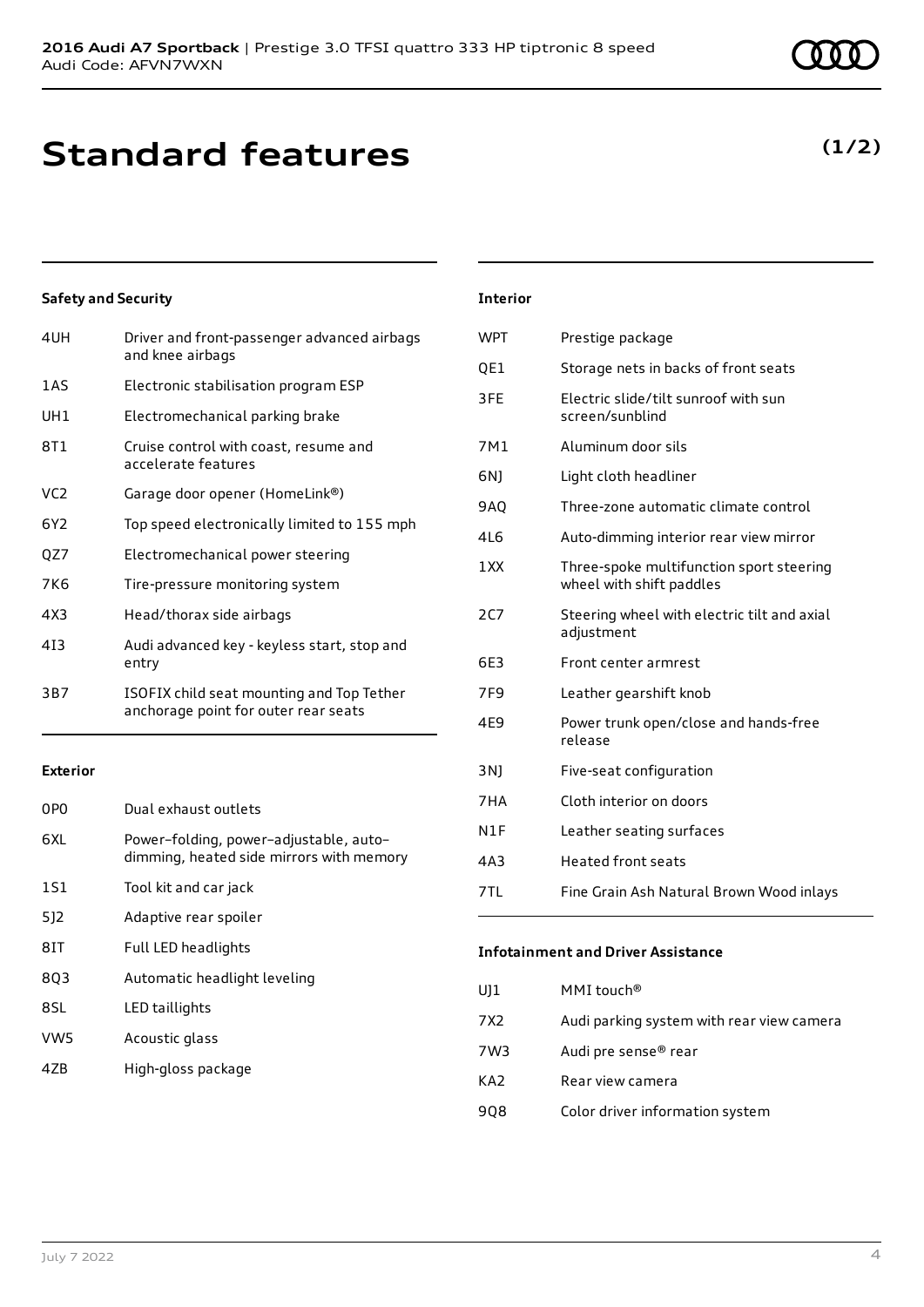## **Standard features**

### **Infotainment and Driver Assistance**

- 7UG MMI® navigation plus with Audi connect
- I8H MMI® radio
- 7Y1 Audi side assist
- QV3 SiriusXM® Satellite Radio
- 9ZK Audi connect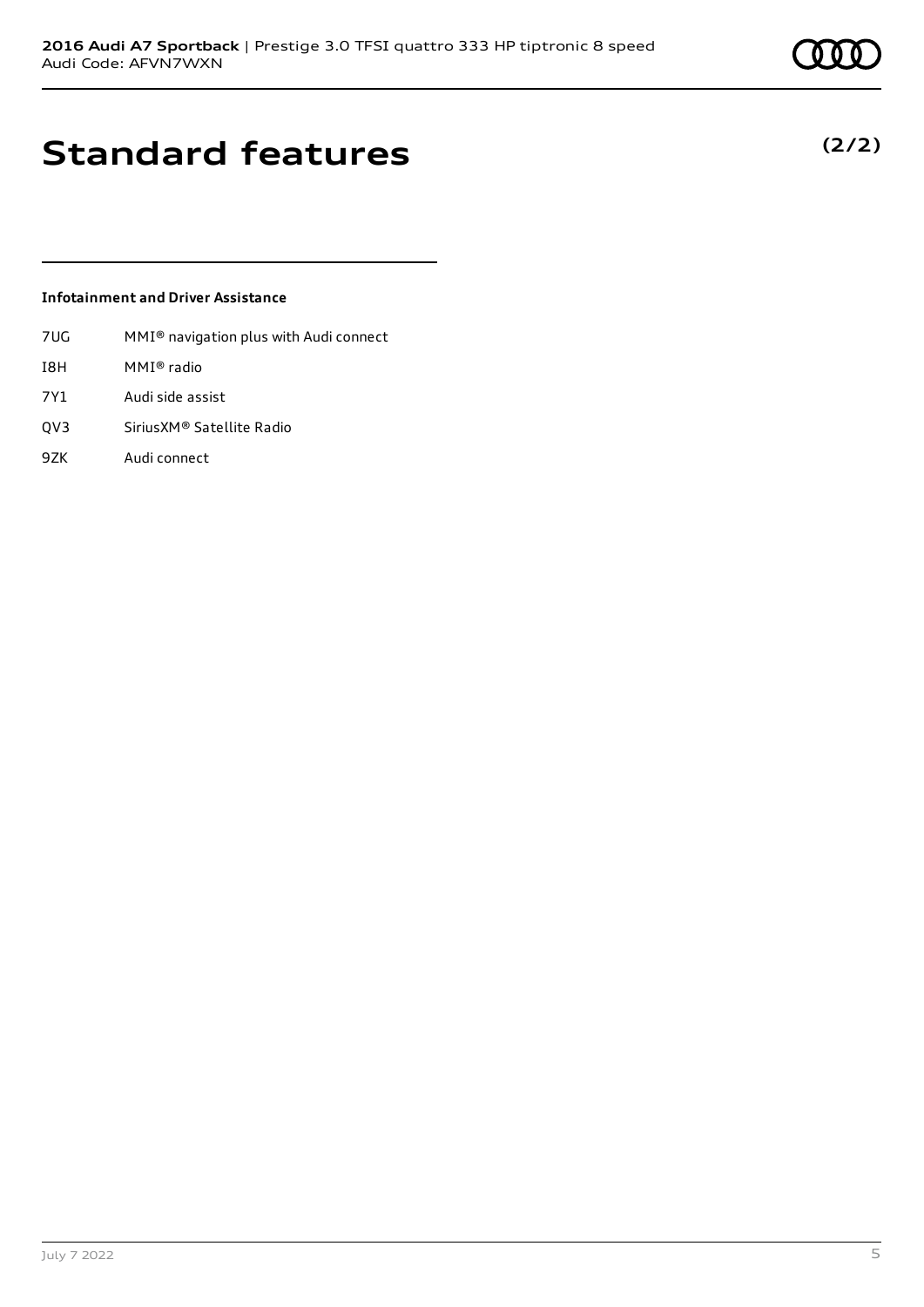# **Dealer remarks**

Bose Sound System w/Subwoofer, Front Seat Ventilation, Heads-Up Display, LED Interior Lighting, Passenger Lumbar, Prestige Package, Wheels: 9.0" x 19" 7-Double-Spoke Galvano Silver.

Clean CARFAX. 4D Hatchback quattro 20/30 City/Highway MPG 8-Speed Automatic with Tiptronic 3.0L V6 Turbocharged DOHC 24V ULEV II 333hp

Prestige Package (Bose Sound System w/Subwoofer, Front Seat Ventilation, Heads-Up Display, LED Interior Lighting, and Passenger Lumbar), Wheels: 9.0" x 19" 7-Double-Spoke Galvano Silver, 10 Speakers, 4-Wheel Disc Brakes, ABS brakes, Air Conditioning, Alloy wheels, AM/FM radio: SiriusXM, Anti-whiplash front head restraints, Auto tilt-away steering wheel, Auto-dimming door mirrors, Auto-dimming Rear-View mirror, Automatic temperature control, Blind spot sensor: Audi Side Assist warning, Brake assist, Bumpers: body-color, CD player, Compass, Delay-off headlights, Driver door bin, Driver vanity mirror, Dual front impact airbags, Dual front side impact airbags, DVD-Audio, Electronic Stability Control, Exterior Parking Camera Rear, Four wheel independent suspension, Front anti-roll bar, Front Bucket Seats, Front Center Armrest w/Storage, Front dual zone A/C, Front fog lights, Front reading lights, Garage door transmitter: HomeLink, Genuine wood console insert, Genuine wood dashboard insert, Genuine wood door panel insert, Heated door mirrors, Heated Front Bucket Seats, Heated front seats, Illuminated entry, Knee airbag, Leather Seating Surfaces, Leather steering wheel, Low tire pressure warning, Memory seat, MP3 decoder, Navigation System, Occupant sensing airbag, Outside temperature display, Overhead airbag, Panic alarm, Passenger door bin, Passenger vanity mirror, Power door mirrors, Power driver seat, Power Liftgate, Power moonroof, Power passenger seat, Power steering, Power windows, Radio data system, Radio: Audi MMI Navigation Plus w/AM/FM, Rain sensing wipers, Rear air conditioning, Rear anti-roll bar, Rear dual zone A/C, Rear fog lights, Rear reading lights, Rear seat center armrest, Rear window defroster, Remote keyless entry, Security system, Speed control, Speed-sensing steering, Speed-Sensitive Wipers, Split folding rear seat, Spoiler, Steering wheel memory, Steering wheel mounted audio controls, Tachometer, Telescoping steering wheel, Tilt steering wheel, Traction control, Trip computer, Turn signal indicator mirrors, and Variably intermittent wipers. 20/30 City/Highway MPG

Reviews:

\* Quicker than most; the gasoline-fed V6 model hits 60 mph in just 4.8 seconds, while the diesel is just 1 second slower; top-notch tech ranges from an in-car WiFi hotspot to a full set of driver safety aids; hatchback offers more flexible cargo space than regular sedan's trunk. Source: Edmunds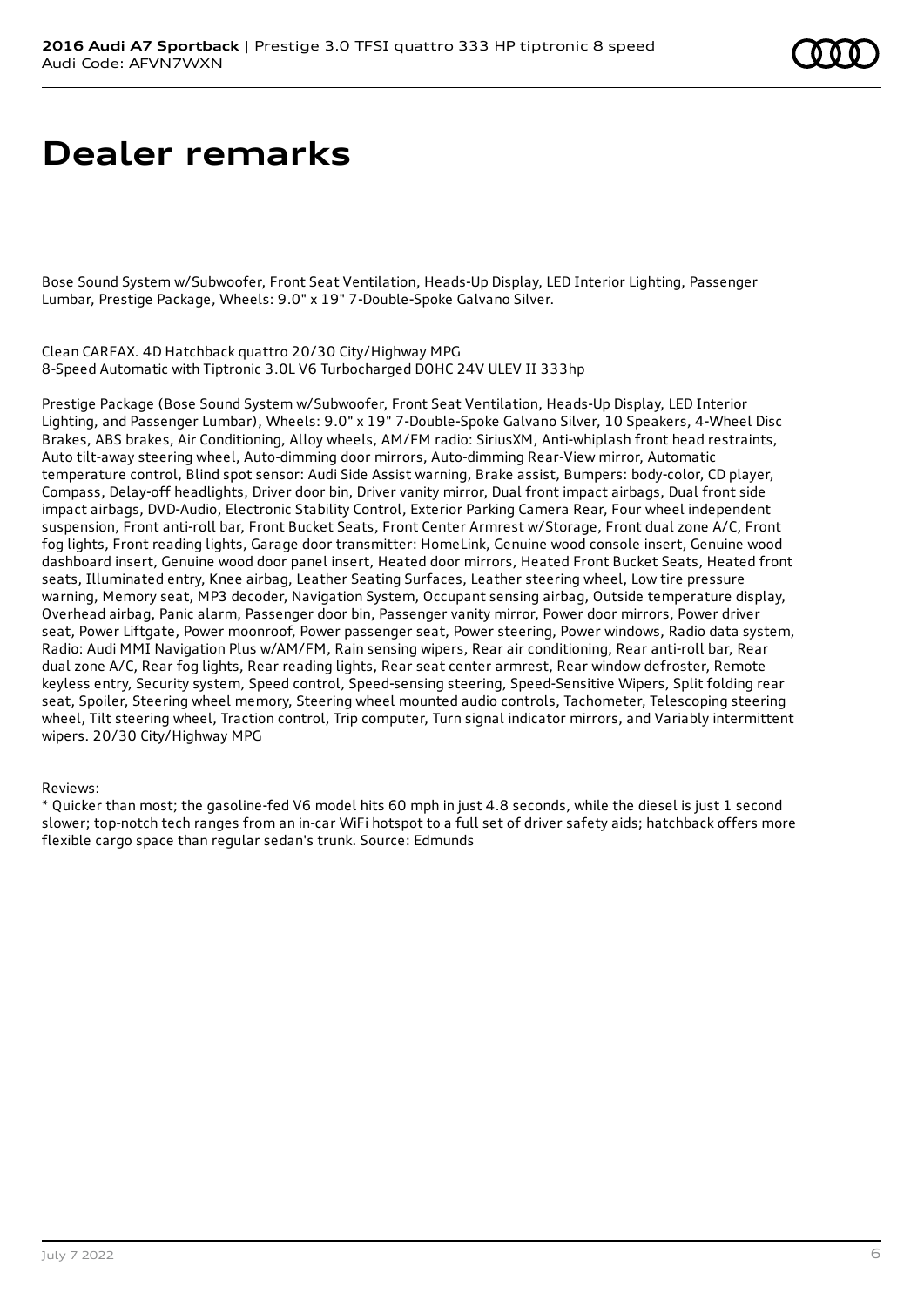## **Technical Specifications**

**(1/2)**

| engine                                      |                                               | body                     |                                                                                                            |
|---------------------------------------------|-----------------------------------------------|--------------------------|------------------------------------------------------------------------------------------------------------|
| Engine type                                 | Six-cylinder                                  | Material                 | ultra® lightweight technology -                                                                            |
| Acceleration (0 - 60<br>mph)                | 5.2 sec. seconds                              |                          | aluminum exterior body panels and<br>a steel chassis                                                       |
| Max. output                                 | 245 (333)/5300-6500 HP                        |                          |                                                                                                            |
| Engine block                                | Aluminum-alloy                                | warranty                 |                                                                                                            |
| Induction/fuel injection Supercharged/TFSI® |                                               | Warranty                 | 4-year/50,000-mile new vehicle                                                                             |
| Cylinder head                               | Aluminum-alloy                                |                          | limited warranty                                                                                           |
| Max. output ps/hp                           | 333 @ 5,300 - 6,500 @ rpm                     | Maintenance              | 12-month/5,000-mile (whichever<br>occurs first) NO CHARGE first                                            |
| stroke                                      | Displacement/Bore and 2,995/84.5 x 89.0 cc/mm |                          | scheduled maintenance                                                                                      |
| Top track speed                             | 130 mph mph                                   |                          |                                                                                                            |
| Torque                                      | 325 @ 2,900 - 5,300 lb-ft@rpm                 | <b>Driveline</b>         |                                                                                                            |
| Valvetrain                                  | 24-valve DOHC with variable valve<br>timing   | Gear ratios: 8th         | 0.667                                                                                                      |
|                                             |                                               | Gear ratios: 6th         | 1.000                                                                                                      |
|                                             |                                               | Gear ratios: 7th         | 0.839                                                                                                      |
| steering                                    |                                               | Gear ratios: Reverse     | 3.317                                                                                                      |
| Steering type                               | Electromechanical power steering<br>system    | Gear ratios: Final Drive | 2.848                                                                                                      |
|                                             |                                               | Gear ratios: 4th         | 1.667                                                                                                      |
| Turning diameter, curb- 39.0 ft<br>to-curb  |                                               | Transmission             | Eight-speed Tiptronic <sup>®</sup> automatic<br>transmission with quattro <sup>®</sup> all-<br>wheel drive |
| Steering ratio                              | 15.9:1                                        | Gear ratios: 5th         | 1.285                                                                                                      |
|                                             |                                               | Gear ratios: 2nd         | 3.143                                                                                                      |
| suspension                                  |                                               | Gear ratios: 3rd         | 2.106                                                                                                      |
| Front axle                                  | Five-link front suspension                    | Gear ratios: 1st         | 4.714                                                                                                      |
| Rear axle                                   | Trapezoidal-link rear suspension              |                          |                                                                                                            |
|                                             |                                               | <b>Brake system</b>      |                                                                                                            |
|                                             |                                               | Front brakes             | 14.0 (ventilated disc) in                                                                                  |
|                                             |                                               | Rear brakes              | 13.0 (ventilated disc) in                                                                                  |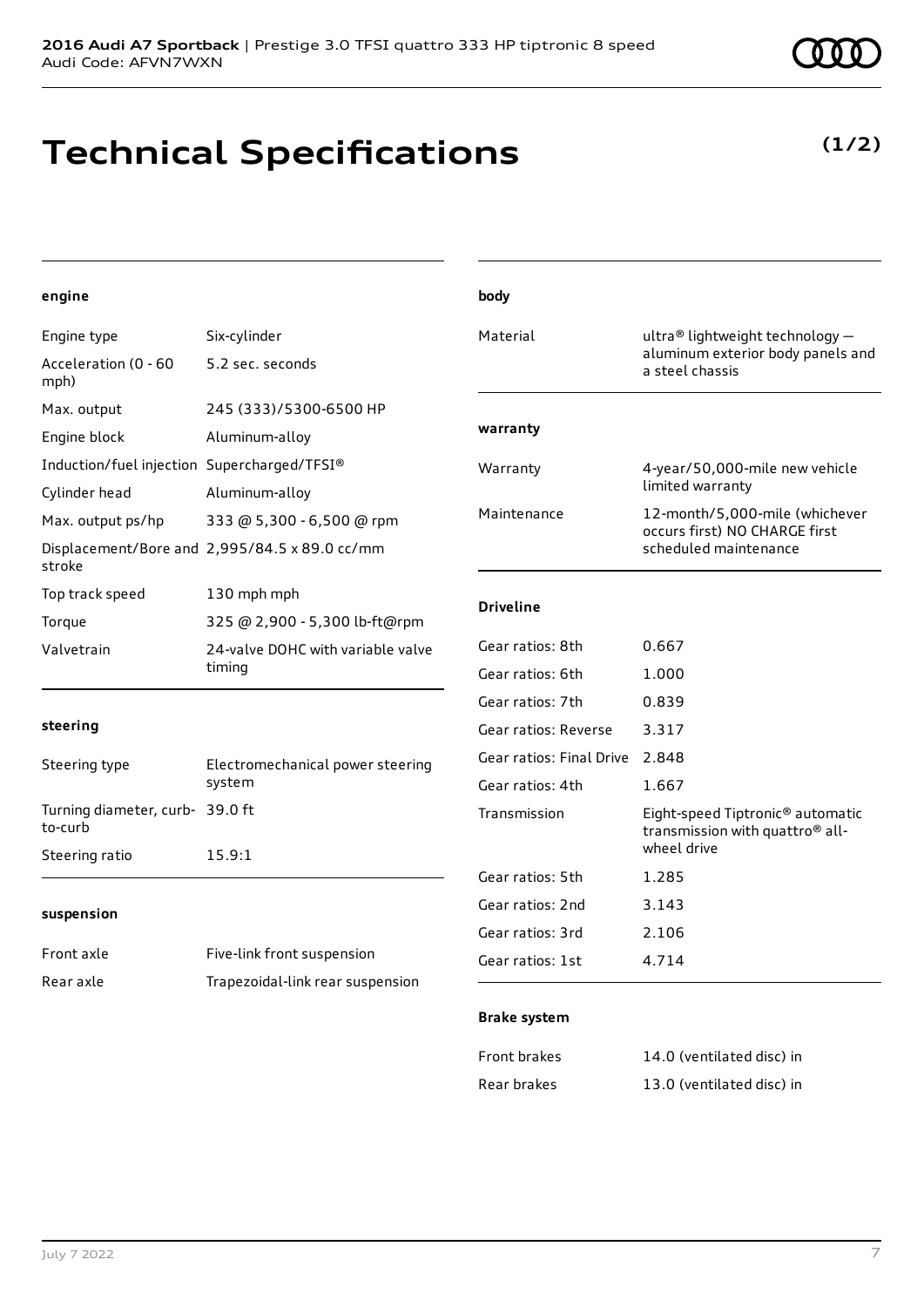## **Technical Specifications**

### **Exterior Measurements**

| Height                        | 55.9 in   |
|-------------------------------|-----------|
| Length                        | 196.2 in  |
| Wheelbase                     | 114.7 in  |
| Drag coefficient              | $0.28$ Cw |
| Overall width with<br>mirrors | 84.2 in   |
| Track rear                    | 64.4 in   |
| Track front                   | 64.7 in   |
| Curb weight                   | 4.288 lb  |

### **Interior measurements**

| Seating capacity                          | 5                 |
|-------------------------------------------|-------------------|
| Shoulder room, rear                       | 55.9 in           |
| Leg room, rear                            | 37.0 in           |
| Shoulder room, front                      | 57.2 in           |
| Head room, rear                           | 36.6 in           |
| Leg room, front                           | 41.3 in           |
| Head room, front                          | 36.9 in           |
| Cargo volume, rear<br>seatbacks up/folded | 24.5 cu ft, cu ft |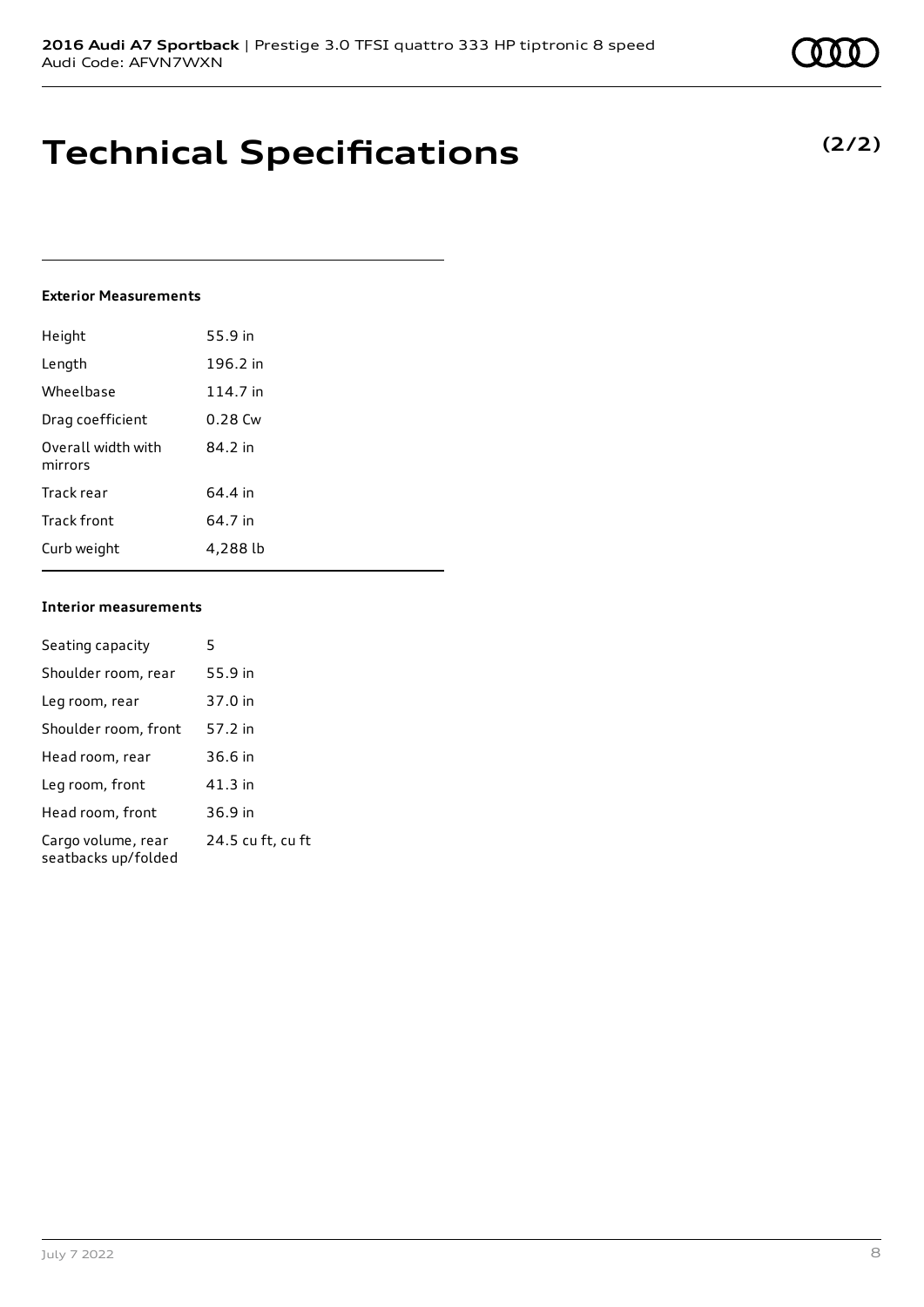

## **Consumption- and emission**

## **Consumption by NEDC**

| urban       | 20 mpg |
|-------------|--------|
| extra-urban | 30 mpg |
| combined    | 24 mpg |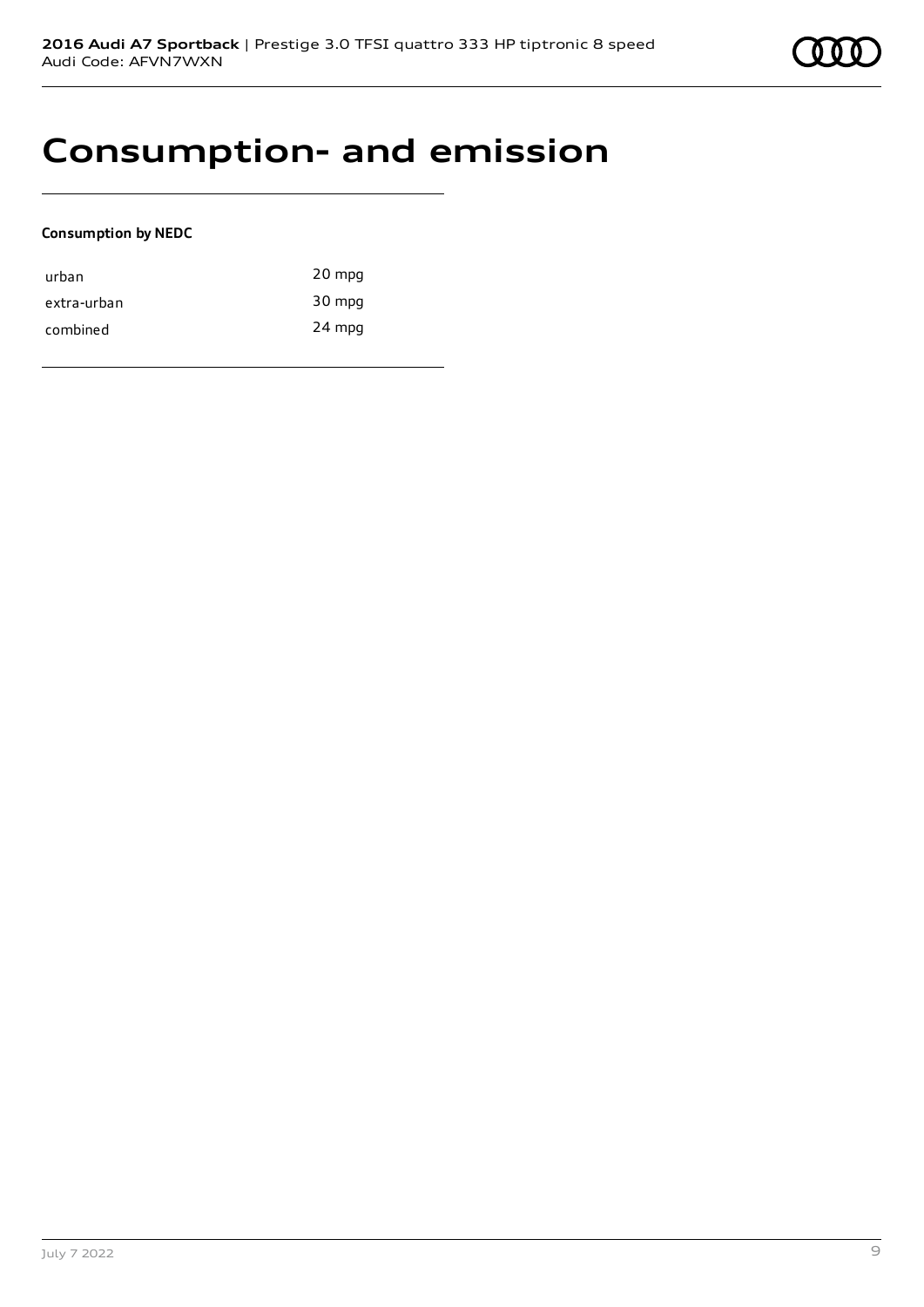

## **Contact**

Dealer **Audi Lafayette**

6160 Johnston St 70503 Lafayette LA

Phone: 8884836515 FAX: 1111111111

www: [https://www.audilafayette.com](https://www.audilafayette.com/)